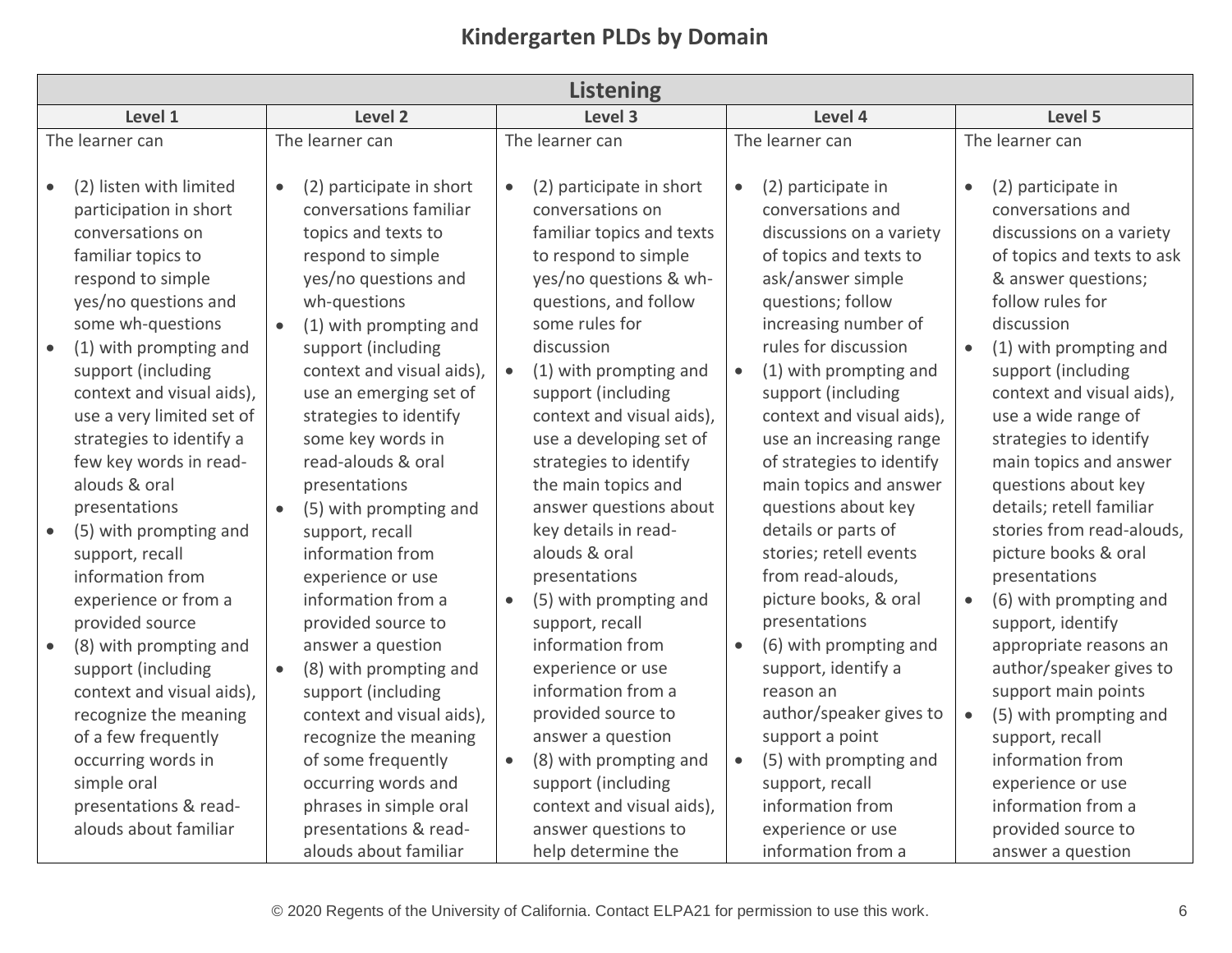| topics, experiences, or<br>events | topics, experiences, or | meaning of some words<br>and phrases in simple                                          | provided source to                                                                                                                                                                                                                                                                                          | (8) with prompting and<br>$\bullet$                                                                                                                                                                                                   |
|-----------------------------------|-------------------------|-----------------------------------------------------------------------------------------|-------------------------------------------------------------------------------------------------------------------------------------------------------------------------------------------------------------------------------------------------------------------------------------------------------------|---------------------------------------------------------------------------------------------------------------------------------------------------------------------------------------------------------------------------------------|
|                                   | events                  | oral presentations &<br>read-alouds about<br>familiar topics,<br>experiences, or events | answer a question<br>(8) with prompting and<br>$\bullet$<br>support (including<br>context and visual aids),<br>answer and sometimes<br>ask questions about the<br>meaning of words and<br>phrases in simple oral<br>presentations & read-<br>alouds about a variety<br>of topics, experiences,<br>or events | support (including<br>context and visual aids),<br>answer and ask<br>questions about the<br>meaning of words and<br>phrases in simple oral<br>presentations & read-<br>alouds about a variety of<br>topics, experiences, or<br>events |

| <b>Reading</b>                                                                                                                                                                                                                                                                                                                                                |                                                                                                                                                                                                                                                                                                                                                                            |                                                                                                                                                                                                                                                                                                                                                                         |                                                                                                                                                                                                                                                                                                                                                                                            |                                                                                                                                                                                                                                                                                                                                                                                                   |  |
|---------------------------------------------------------------------------------------------------------------------------------------------------------------------------------------------------------------------------------------------------------------------------------------------------------------------------------------------------------------|----------------------------------------------------------------------------------------------------------------------------------------------------------------------------------------------------------------------------------------------------------------------------------------------------------------------------------------------------------------------------|-------------------------------------------------------------------------------------------------------------------------------------------------------------------------------------------------------------------------------------------------------------------------------------------------------------------------------------------------------------------------|--------------------------------------------------------------------------------------------------------------------------------------------------------------------------------------------------------------------------------------------------------------------------------------------------------------------------------------------------------------------------------------------|---------------------------------------------------------------------------------------------------------------------------------------------------------------------------------------------------------------------------------------------------------------------------------------------------------------------------------------------------------------------------------------------------|--|
| Level 1                                                                                                                                                                                                                                                                                                                                                       | Level 2                                                                                                                                                                                                                                                                                                                                                                    | Level 3                                                                                                                                                                                                                                                                                                                                                                 | Level 4                                                                                                                                                                                                                                                                                                                                                                                    | Level 5                                                                                                                                                                                                                                                                                                                                                                                           |  |
| The learner can                                                                                                                                                                                                                                                                                                                                               | The learner can                                                                                                                                                                                                                                                                                                                                                            | The learner can                                                                                                                                                                                                                                                                                                                                                         | The learner can                                                                                                                                                                                                                                                                                                                                                                            | The learner can                                                                                                                                                                                                                                                                                                                                                                                   |  |
| (2) listen with limited<br>participation in short<br>conversations to<br>respond to simple<br>yes/no and some wh-<br>question about familiar<br>topics<br>(1) with prompting and<br>support (including<br>context and visual aids),<br>use a very limited set of<br>strategies to identify a<br>few key words in read-<br>alouds and oral<br>presentations of | (2) participate in short<br>$\bullet$<br>conversations to<br>respond to simple<br>yes/no and wh-<br>question about familiar<br>topics<br>(1) with prompting and<br>support (including<br>context and visual aids),<br>use an emerging set of<br>strategies to identify<br>some key words and<br>phrases in read-alouds<br>and oral presentations<br>(5) with prompting and | (2) participate in short<br>conversations to take<br>turns and respond to<br>simple yes/no & wh-<br>question about familiar<br>topics<br>(1) with prompting and<br>support (including<br>context and visual aids),<br>use a developing set of<br>strategies to identify<br>main topics and ask and<br>answer questions about<br>key details in read-<br>alouds and oral | (2) participate in<br>$\bullet$<br>conversations and<br>discussions to ask and<br>answer simple<br>questions and follow<br>increasing number of<br>rules for discussion<br>about a variety of topics<br>(1) with prompting and<br>support (including<br>context and visual aids),<br>use an increasing range<br>of strategies to identify<br>main topics and answer<br>questions about key | (2) participate in written<br>$\bullet$<br>exchanges to ask and<br>answer questions;<br>follow rules for<br>discussion about a<br>variety of topics<br>(1) with prompting and<br>$\bullet$<br>support (including<br>context and visual aids),<br>use a wide range of<br>strategies to identify<br>main topics and answer<br>questions about key<br>details; retell familiar<br>stories from read- |  |
| information/stories<br>(5) with prompting and<br>support from adults,<br>recall information from                                                                                                                                                                                                                                                              | support from adults,<br>recall information from<br>experience or from a                                                                                                                                                                                                                                                                                                    | presentations<br>(2) with prompting and<br>$\bullet$<br>support from adults,<br>recall information from                                                                                                                                                                                                                                                                 | details or parts of<br>stories; (1) retell events<br>from read-alouds,                                                                                                                                                                                                                                                                                                                     | alouds, picture books,<br>and oral presentations<br>(6) with prompting and<br>$\bullet$<br>support, identify                                                                                                                                                                                                                                                                                      |  |

© 2020 Regents of the University of California. Contact ELPA21 for permission to use this work. 7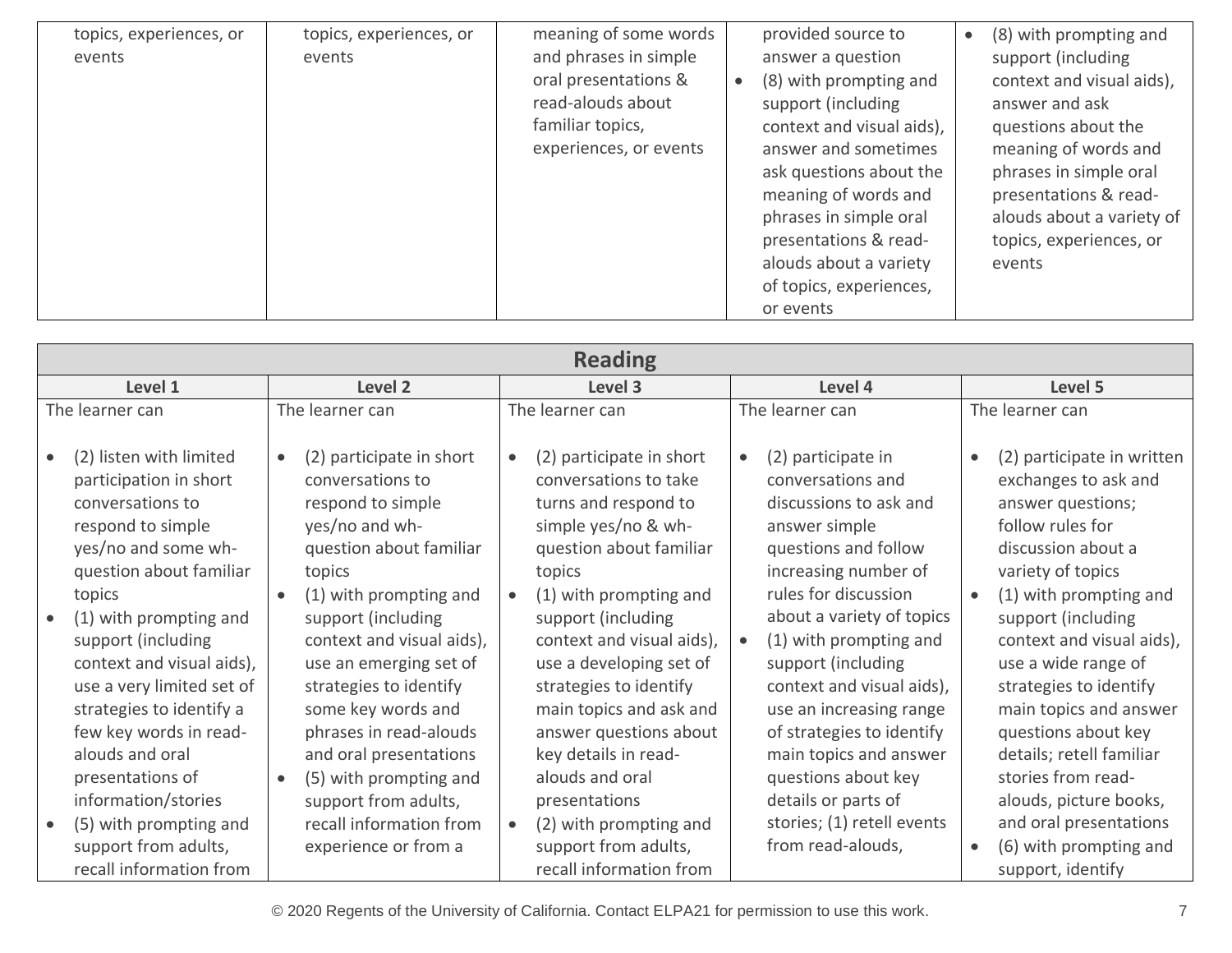| experience or from a<br>provided source<br>(8) with prompting and<br>support (including<br>context and visual aids),<br>recognize the meaning<br>of a few frequently<br>occurring words in<br>simple oral<br>presentations and read-<br>alouds about familiar<br>topics, experiences, or<br>events | provided source to<br>answer a question<br>(8) with prompting and<br>support (including<br>context and visual aids),<br>recognize the meaning<br>of some frequently<br>occurring words in<br>simple oral<br>presentations and read-<br>alouds about familiar<br>topics, experiences, or<br>events | experience or from a<br>provided source to<br>answer a question<br>(8) with prompting and<br>$\bullet$<br>support (including<br>context and visual aids),<br>answer questions to<br>help determine the<br>meaning of some words<br>and phrases in simple<br>oral presentations and<br>read-alouds about<br>familiar topics,<br>experiences, or events | picture books, and oral<br>presentations<br>(6) with prompting and<br>$\bullet$<br>support, identify a<br>reason an author or<br>speaker gives to support<br>a point<br>(5) with prompting and<br>$\bullet$<br>support from adults,<br>recall information from<br>experience or from a<br>provided source to<br>answer a question<br>(8) with prompting and<br>$\bullet$<br>support (including<br>context and visual aids),<br>answer and sometimes<br>ask questions about the<br>meaning of words and<br>phrases in simple oral<br>presentations and read-<br>alouds about a variety<br>of topics, experiences,<br>or events | appropriate reasons an<br>author or speaker gives<br>to support main points<br>(5) with prompting and<br>support from adults,<br>recall information from<br>experience or from a<br>provided source to<br>answer a question<br>(8) with prompting and<br>support (including<br>context and visual aids),<br>answer and ask<br>questions about the<br>meaning of words and<br>phrases in simple oral<br>presentations and read-<br>alouds about a variety<br>of topics, experiences,<br>or events |
|----------------------------------------------------------------------------------------------------------------------------------------------------------------------------------------------------------------------------------------------------------------------------------------------------|---------------------------------------------------------------------------------------------------------------------------------------------------------------------------------------------------------------------------------------------------------------------------------------------------|-------------------------------------------------------------------------------------------------------------------------------------------------------------------------------------------------------------------------------------------------------------------------------------------------------------------------------------------------------|-------------------------------------------------------------------------------------------------------------------------------------------------------------------------------------------------------------------------------------------------------------------------------------------------------------------------------------------------------------------------------------------------------------------------------------------------------------------------------------------------------------------------------------------------------------------------------------------------------------------------------|--------------------------------------------------------------------------------------------------------------------------------------------------------------------------------------------------------------------------------------------------------------------------------------------------------------------------------------------------------------------------------------------------------------------------------------------------------------------------------------------------|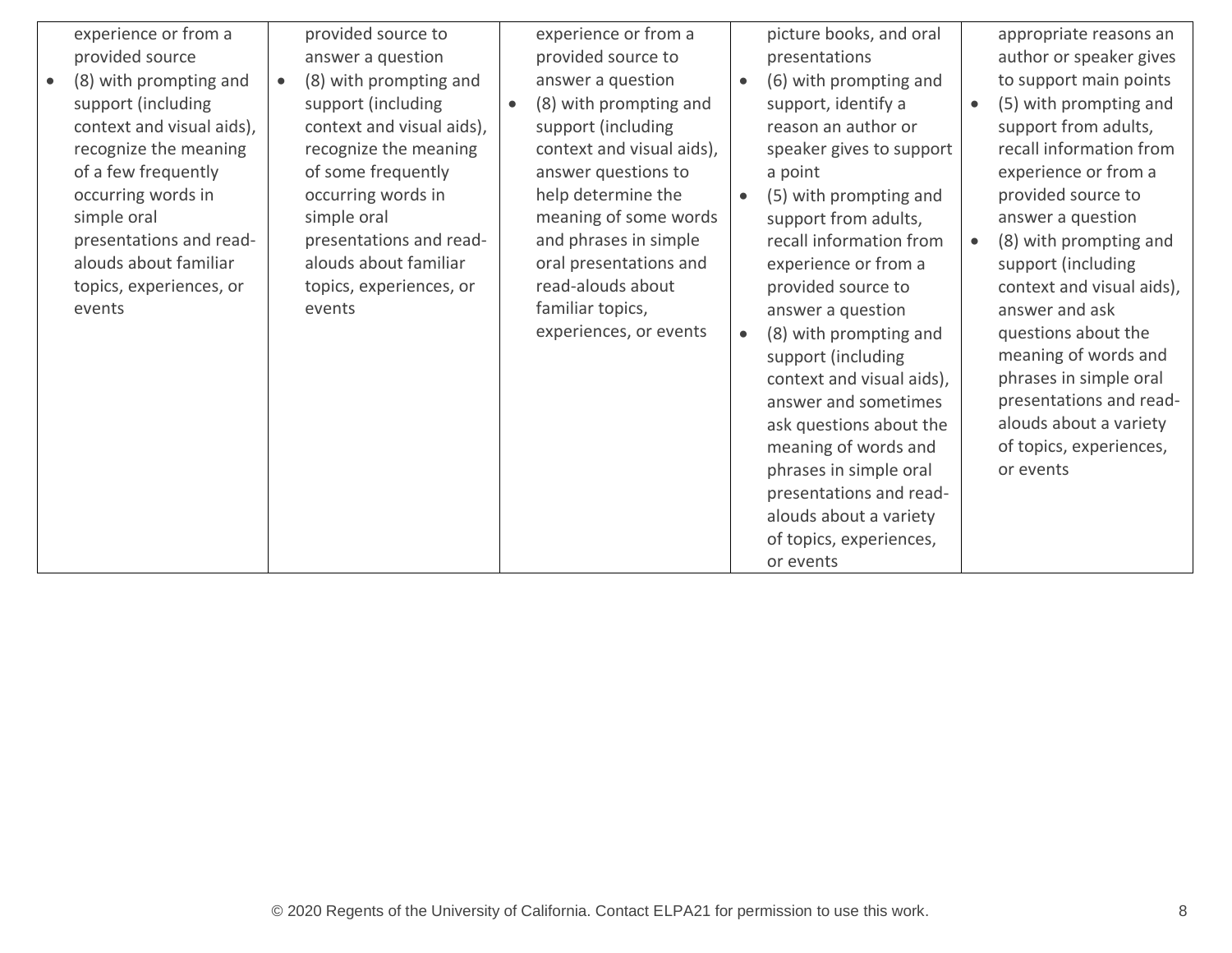| <b>Writing</b>                                                                                                                                                                                                                                                         |                                                                                                                                                                                                                                                                                                                                                                                                                                      |                                                                                                                                                                                                                                                                                                                                                                                                                                                                                                                    |                                                                                                                                                                                                                                                                                                                                                                                                                                                                                                                     |                                                                                                                                                                                                                                                                                                                                                                                                                                                                                                              |  |
|------------------------------------------------------------------------------------------------------------------------------------------------------------------------------------------------------------------------------------------------------------------------|--------------------------------------------------------------------------------------------------------------------------------------------------------------------------------------------------------------------------------------------------------------------------------------------------------------------------------------------------------------------------------------------------------------------------------------|--------------------------------------------------------------------------------------------------------------------------------------------------------------------------------------------------------------------------------------------------------------------------------------------------------------------------------------------------------------------------------------------------------------------------------------------------------------------------------------------------------------------|---------------------------------------------------------------------------------------------------------------------------------------------------------------------------------------------------------------------------------------------------------------------------------------------------------------------------------------------------------------------------------------------------------------------------------------------------------------------------------------------------------------------|--------------------------------------------------------------------------------------------------------------------------------------------------------------------------------------------------------------------------------------------------------------------------------------------------------------------------------------------------------------------------------------------------------------------------------------------------------------------------------------------------------------|--|
| Level 1                                                                                                                                                                                                                                                                | Level 2                                                                                                                                                                                                                                                                                                                                                                                                                              | Level 3                                                                                                                                                                                                                                                                                                                                                                                                                                                                                                            | Level 4                                                                                                                                                                                                                                                                                                                                                                                                                                                                                                             | Level 5                                                                                                                                                                                                                                                                                                                                                                                                                                                                                                      |  |
| The learner can<br>(2) with support,<br>respond to simple<br>yes/no questions and<br>some wh- questions                                                                                                                                                                | The learner can<br>(2) with support,<br>$\bullet$<br>respond to simple<br>yes/no questions and<br>wh-questions about                                                                                                                                                                                                                                                                                                                 | The learner can<br>(2) with support,<br>$\bullet$<br>respond to simple<br>yes/no questions and<br>wh- questions about                                                                                                                                                                                                                                                                                                                                                                                              | The learner can<br>(2) with support, ask<br>$\bullet$<br>and answer simple<br>questions, tell or dictate<br>simple messages about                                                                                                                                                                                                                                                                                                                                                                                   | The learner can<br>(2) with increasing<br>$\bullet$<br>independence, ask and<br>answer questions and<br>wh- questions; compose                                                                                                                                                                                                                                                                                                                                                                               |  |
| about familiar topics<br>(3) express a feeling or<br>opinion about a familiar<br>topic<br>(4) with support, recall<br>information from<br>experience or from a<br>provided source<br>(10) recognize and use a<br>small number of<br>frequently used nouns<br>and verbs | familiar topics<br>(3) express an opinion<br>or preference about a<br>familiar topic<br>(4) with support, recall<br>$\bullet$<br>information from<br>experience or use<br>information from a<br>provided source to<br>answer a question<br>(10) with support,<br>$\bullet$<br>produce a few simple<br>sentences in shared<br>language activities;<br>recognize and use<br>frequently occurring<br>nouns, verbs, and short<br>phrases | familiar topics; (9) retell<br>several events from<br>experience or a familiar<br>story with developing<br>control of some linking<br>words<br>(3) express an opinion<br>$\bullet$<br>or preference about a<br>familiar topic or story<br>(4) with support, recall<br>$\bullet$<br>information from<br>experience or use<br>information from a<br>provided source to<br>answer a question<br>(10) with support,<br>$\bullet$<br>produce simple<br>sentences in shared<br>language activities;<br>recognize and use | a variety of topics or<br>experiences, and (9)<br>retell a simple sequence<br>of events from<br>experience or a familiar<br>story with increasingly<br>independent control of<br>frequently occurring<br>linking words<br>(3) express an opinion<br>$\bullet$<br>or preference about a<br>variety of topics or<br>stories<br>(4) with support, recall<br>$\bullet$<br>information from<br>experience or use<br>information from a<br>provided source to<br>answer a question<br>(6) with prompting and<br>$\bullet$ | short written texts<br>about a variety of<br>topics, experiences, or<br>events; (9) retell a short<br>sequence of events<br>from experience or a<br>familiar story, with a<br>beginning, middle and<br>end using frequently<br>occurring linking words<br>(3) express an opinion<br>$\bullet$<br>or preference about a<br>variety of topics or<br>stories<br>(4) with support, recall<br>$\bullet$<br>information from<br>experience or use<br>information from a<br>provided source to<br>answer a question |  |
|                                                                                                                                                                                                                                                                        |                                                                                                                                                                                                                                                                                                                                                                                                                                      | frequently occurring<br>regular plural nouns,<br>verbs and prepositions                                                                                                                                                                                                                                                                                                                                                                                                                                            | support, identify a<br>reason an<br>author/speaker gives to<br>support a point<br>(10) with support,<br>$\bullet$<br>produce and expand<br>simple sentences in<br>shared language<br>activities; recognize and                                                                                                                                                                                                                                                                                                      | (6) with prompting and<br>$\bullet$<br>support, identify<br>appropriate reasons an<br>author or speaker gives<br>to support main points<br>(10) with increasing<br>$\bullet$<br>independence, produce<br>and expand simple<br>sentences in shared                                                                                                                                                                                                                                                            |  |